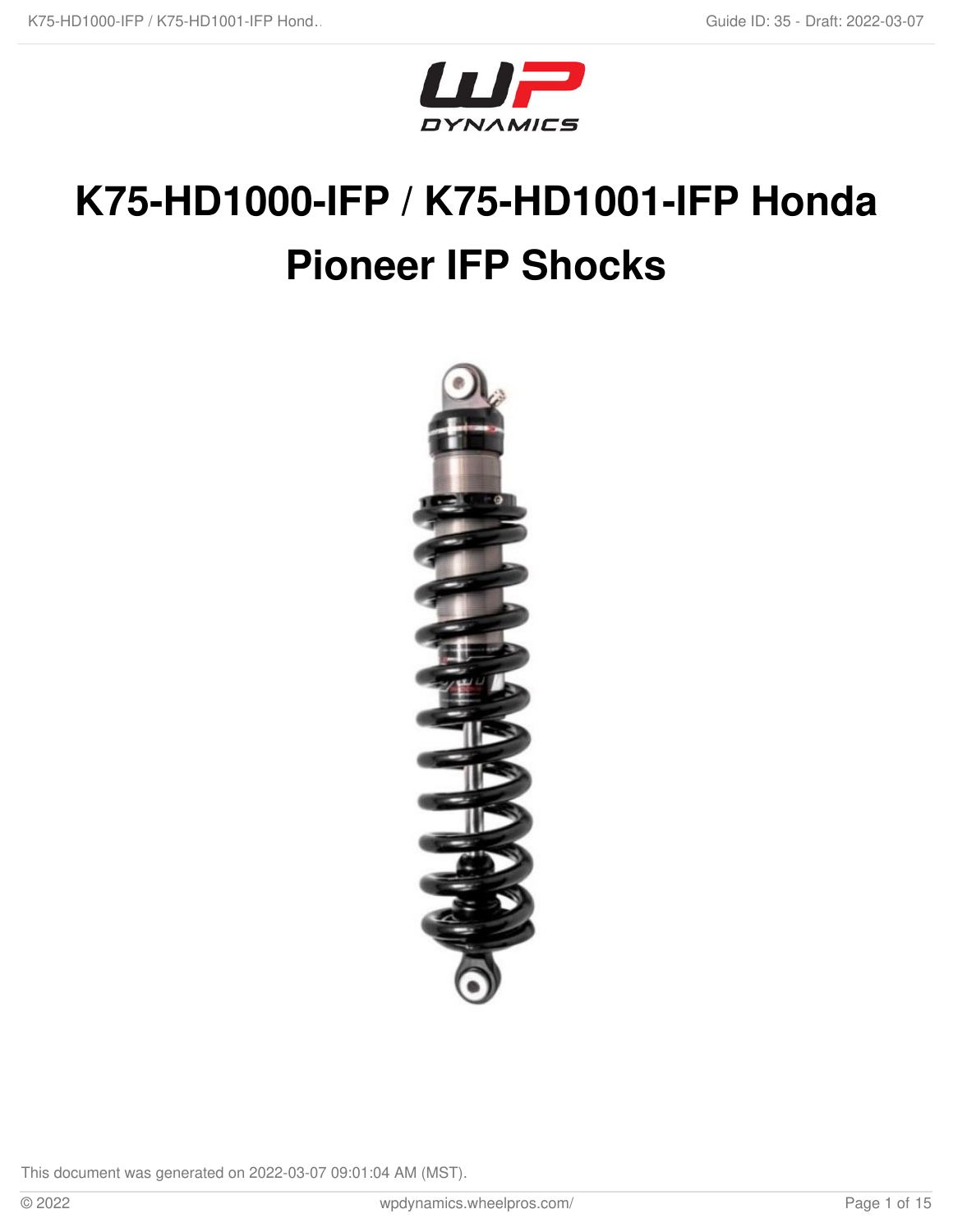# **INTRODUCTION**

# **PLEASE RETAIN THIS DOCUMENT FOR FUTURE REFERENCE**

IF your ZBROZ® product has a damaged or missing part, please contact customer service directly and a new replacement part will be sent to you immediately.

For warranty issues, please return to the place of installation and contact ReadyLIFT.

Business hours are Monday through Friday 8AM-5PM MST.

PHONE: (435) 753-7774

EMAIL: customerservice@zbrozracing.com

WEBSITE: www.zbrozracing.com

# **LIMITED LIFETIME WARRANTY**

Zbroz Racing will warranty to the original purchaser any failed Zbroz Racing suspension product in the event of failure due to construction or material failure of the product. You will be required to contact Zbroz Racing customer service with descriptions and photos that resulted in failure.

Zbroz Racing builds suspension products to meet and exceed your expectations in quality, performance and durability. All Zbroz Racing suspension products are rigorously tested during development and prototype parts are pushed to the limit by professional industry athletes, backcountry athletes and race teams. Zbroz Racing Limited Lifetime Warranty excludes the following wear parts as these parts are considered defective when worn: Ball Joints, Bushings, Bump Stops, Tie Rod Ends, Heim Joints, Shock Absorbers Product purchased directly from Zbroz Racing has a 90 day return policy on uninstalled products from the date of purchase (may be subject to restocking fee). Uninstalled product returns must be in the original Zbroz Racing packaging. Please call (435) 753-7774 to get an RGA# for any return. Customer is responsible for shipping costs back to Zbroz Racing. Returns without RGA# will be refused. Contact Zbroz Racing directly about any potentially defective parts prior to removal from vehicle.

Zbroz Racing is NOT responsible for any subsequent damages to any related vehicle parts due to misuse, abuse, improper installation, or lack of maintenance. Furthermore, Zbroz Racing reserves the right to change, modify or cancel this warranty without prior notice.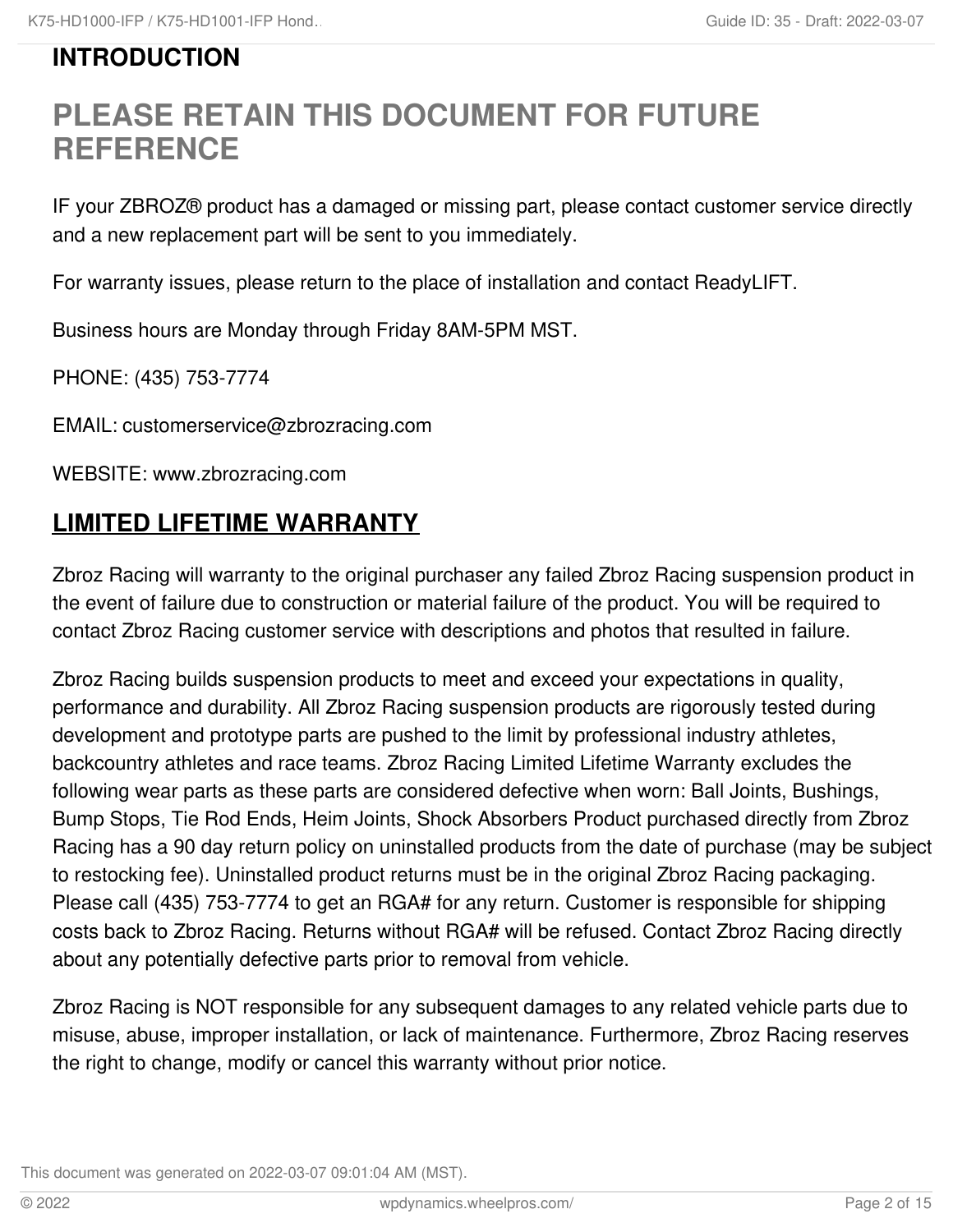# **FOLLOW INSTRUCTIONS TO ENSURE PROPER INSTALLATION**

*READ INSTRUCTIONS THOROUGHLY AND COMPLETELY BEFORE BEGINNING INSTALLATION. INSTALLATION BY A CERTIFIED PROFESSIONAL MECHANIC IS HIGHLY RECOMMENDED. READYLIFT IS NOT RESPONSIBLE FOR ANY DAMAGE OR FAILURE RESULTING FROM IMPROPER INSTALLATION.*

### **TOOLS:**

- [Vehicle](file:///Item/Vehicle_Lift_or_Jack) Lift or Jack (1)
- 17mm End [Wrench](file:///Item/17mm_End_Wrench) (1)
- 17mm [Socket](file:///Item/17mm_Socket) (1)
- 19mm [Socket](file:///Item/19mm_Socket) (1)
- [Ratchet](file:///Item/Ratchet) (1)

### **PARTS:**

- Front Right Exit [Shock](file:///Item/Front_Right_Exit_Shock) (1)
- Front Left Exit [Shock](file:///Item/Front_Left_Exit_Shock) (1)
- Rear Right Exit [Shock](file:///Item/Rear_Right_Exit_Shock) (1)
- Rear Left Exit [Shock](file:///Item/Rear_Left_Exit_Shock) (1)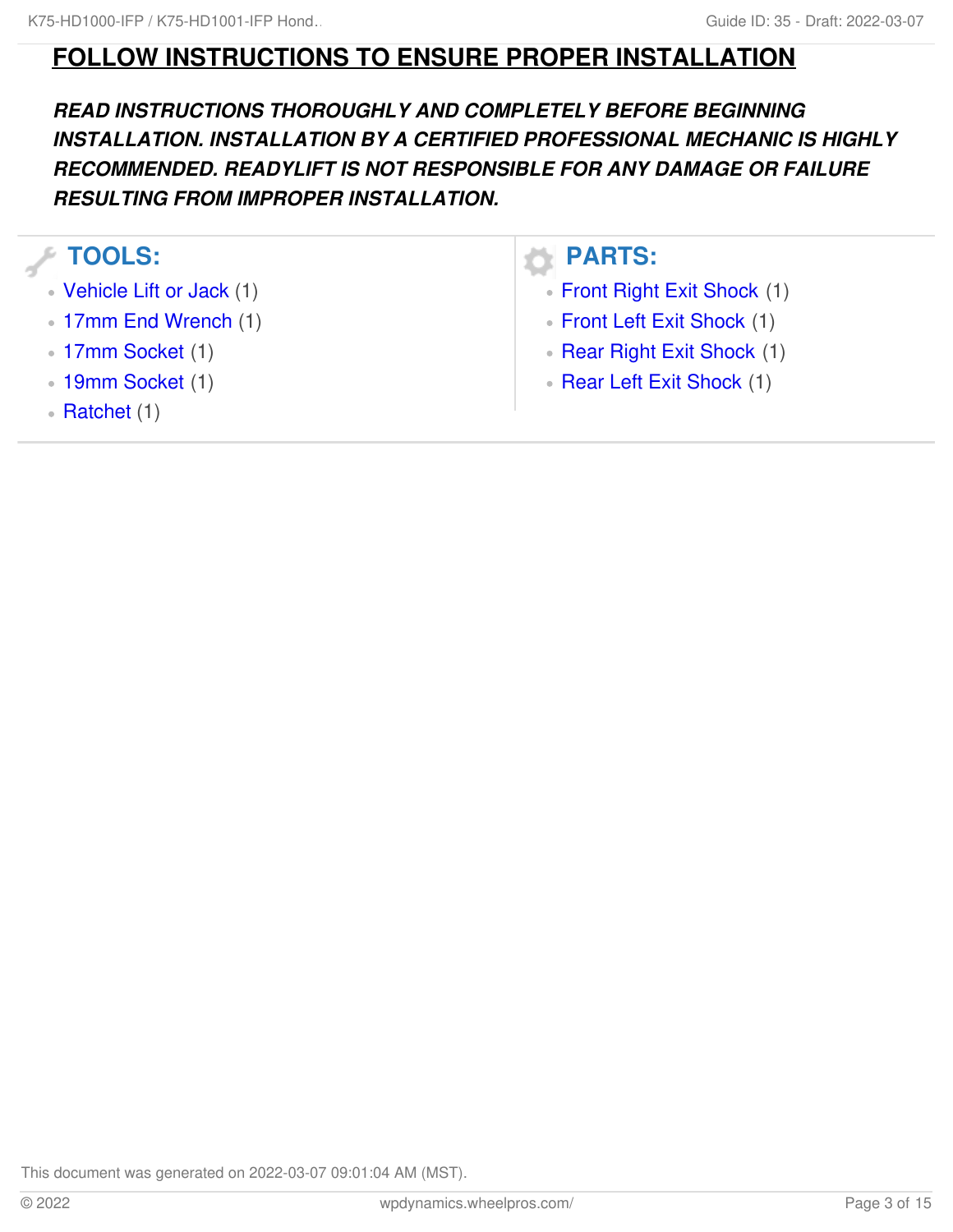### **Step 1 — Safety Warning**

# AWARNING

- **MISUSE OF THIS PRODUCT COULD LEAD TO INJURY OR DEATH.** You should never operate your vehicle under the influence of alcohol or drugs. All raised vehicles have increased risk including blind spots; damage, injury and/or death can occur if these instructions are not followed.  $\bullet$
- Suspension systems or components that enhance the on and off-road performance of your vehicle may cause it to handle differently than it did from the factory. Extreme care must be used to prevent loss of control or vehicle rollover during abrupt maneuvers.  $\bullet$
- Always operate your vehicle at reduced speeds to ensure your ability to control your vehicle under all driving conditions. Failure to drive safely may result in serious injury or death to driver and passengers. You should never operate your vehicle under the influence of alcohol or drugs.  $\bullet$
- **•** Driver and passengers must ALWAYS wear your seat belts, avoid quick sharp turns and other sudden maneuvers. ZBROZ does not recommend the combined use of suspension lifts, body lifts, or other lifting devices.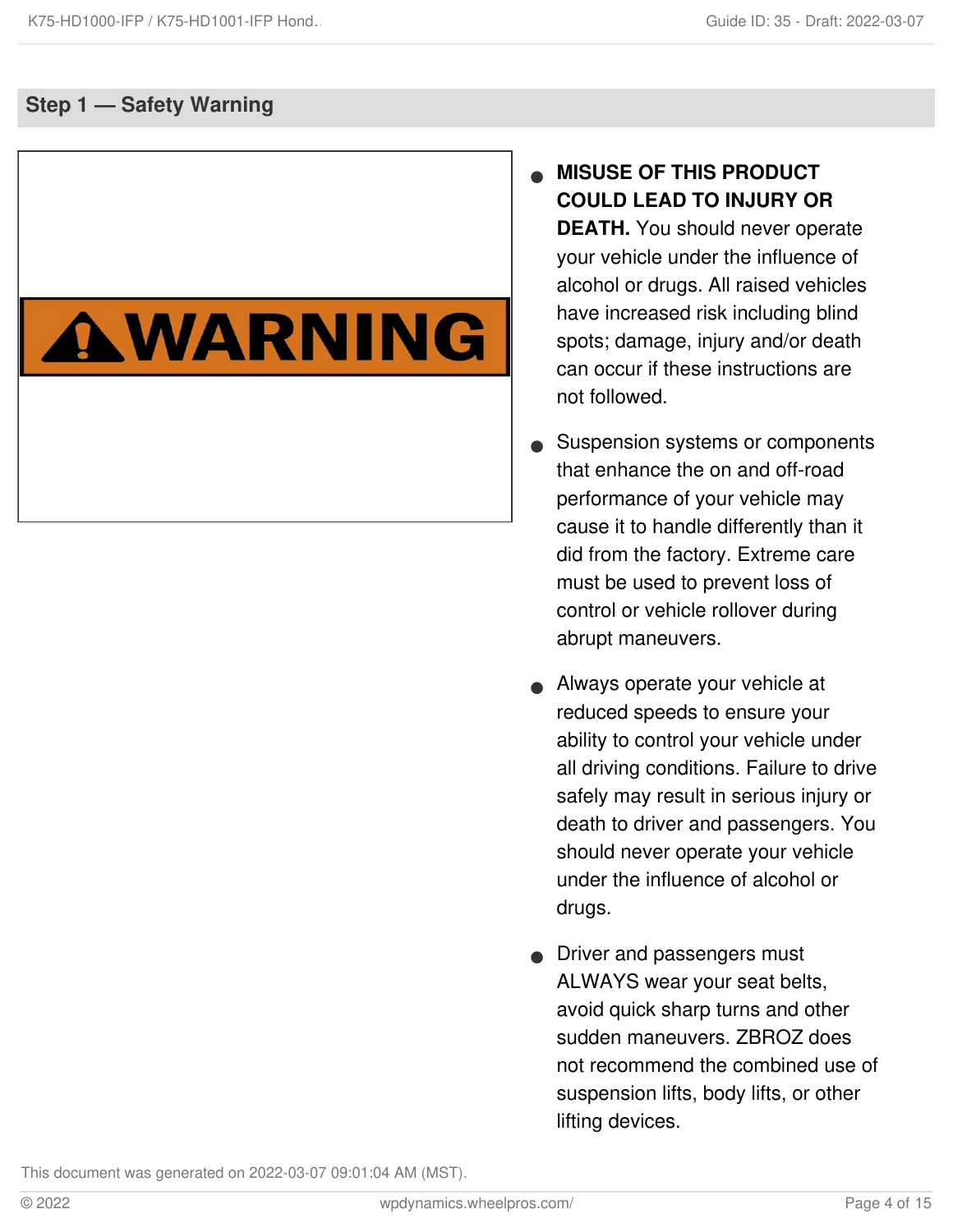- Constant maintenance is required to keep your vehicle safe. Thoroughly inspect your vehicle before and after every off-road use.  $\bullet$
- $\bullet$  It is the responsibility of the retailer and/or the installer to review all state and local laws, with the end user of this product, related to bumper height laws and the lifting of their vehicle before the purchase and installation of any ReadyLIFT products.
- $\bullet$  It is the responsibility of the driver to check their surrounding area for obstructions, people, and animals before moving the vehicle.
- All raised vehicles have increased blind spots; damage, injury and/or death can occur if these instructions are not followed.

#### **Step 2 — Installation Warning**



- All steps and procedures described in these instructions were performed while the vehicle was properly supported on a two post vehicle lift with safety jacks.
- Use caution during all disassembly and assembly steps to insure suspension components are not over extended causing damage to any vehicle components and parts included in this kit.  $\bullet$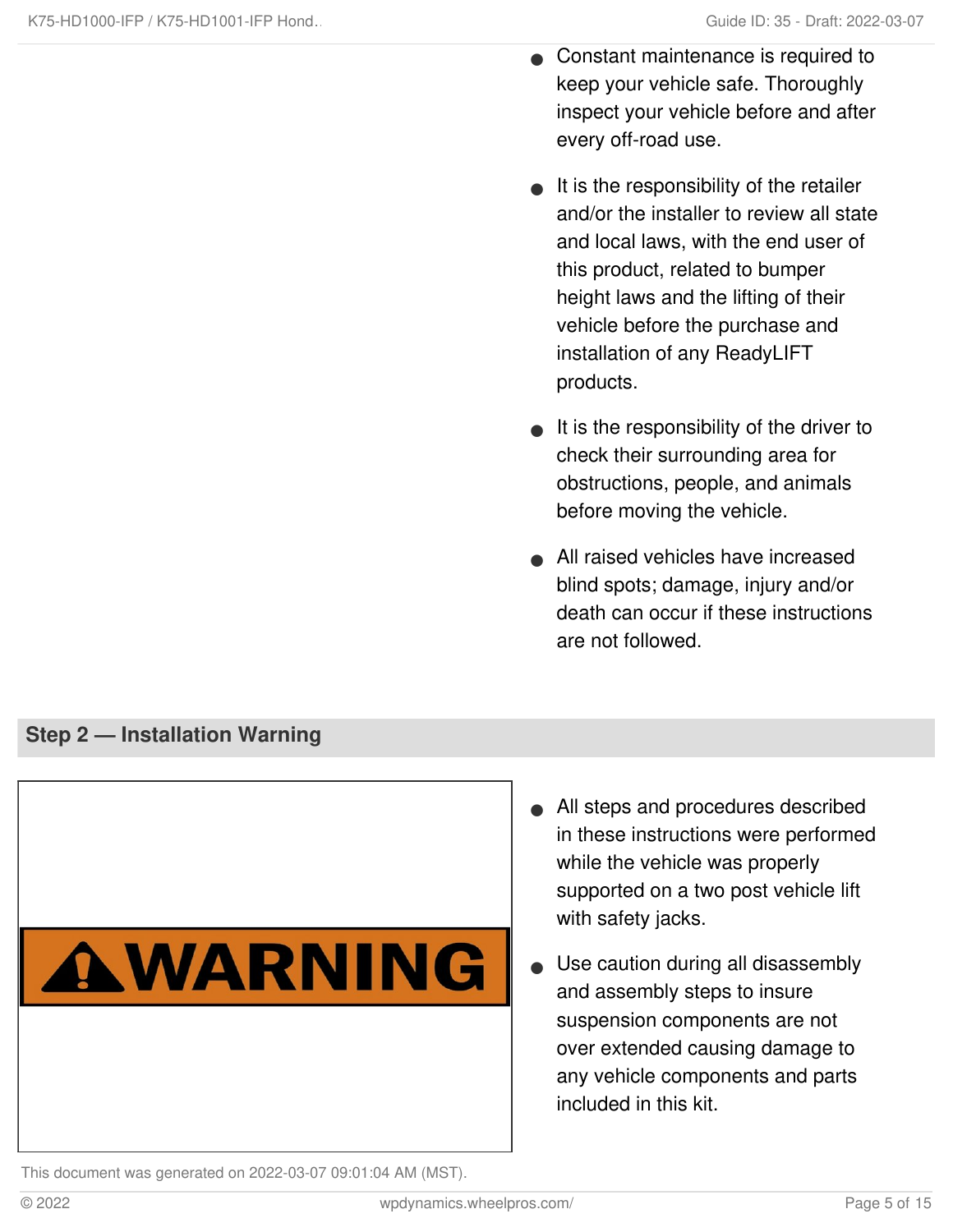- Included instructions are guidelines only for recommended procedures and are not meant to be definitive. Installer is responsible to insure a safe and controllable vehicle after performing modifications.  $\bullet$
- **ZBROZ recommends the use of an** OE Service Manual for model/year of vehicle when disassembly and assembly of factory and related components.
- Unless otherwise specified, tighten all bolts and fasteners to standard torque specifications listed within the OE Service Manual.
- Suspension components that use rubber or urethane bushings should be tightened with the vehicle at normal ride height. This will prevent premature wear or failure of the bushing and maintain ride comfort.
- Larger tire and wheel combinations may increase leverage on suspension, steering, and related components.  $\bullet$
- Due to payload options and initial ride height variances, the amount of lift is a base figure. Final ride height dimensions may vary in accordance to original vehicle ride height. Always measure the vehicle ride height prior to beginning installation.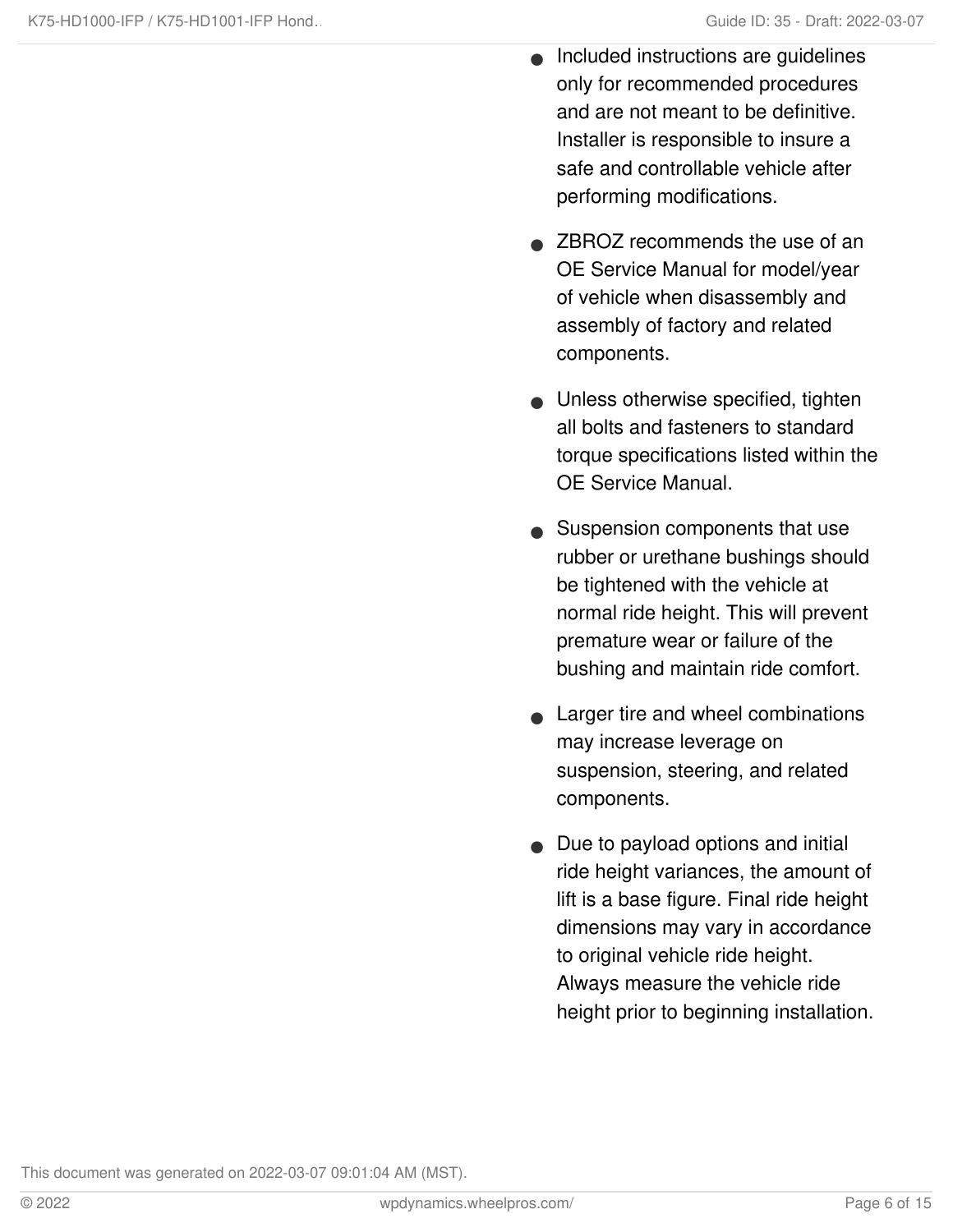### **Step 3 — Installation Warning Cont.**

# AWARNING

- This spring kit can be installed with shocks on your "VEHICLE" by using a floor jack or lift. Select a flat install location. If using floor jack, always make sure to block tires - work safely! If removing shocks for installation. Back OEM Preload rings on all shocks before removing. Use a solid mounted vice for installation.  $\bullet$
- FOLLOW THESE STEPS FIRST
- 1. Measure current ride height at front center frame point and rear center frame point.  $\bullet$
- **2. Write down these measurements** for before and after installation notes.
- 3. If removing shocks, label each shock to eliminate installation problems with the piggyback reservoirs positioning/clocking when reinstalling.
- 4. Clean shocks! Remove all dirt and mud.  $\bullet$
- 5. Lift using a floor jack or lift and remove tires.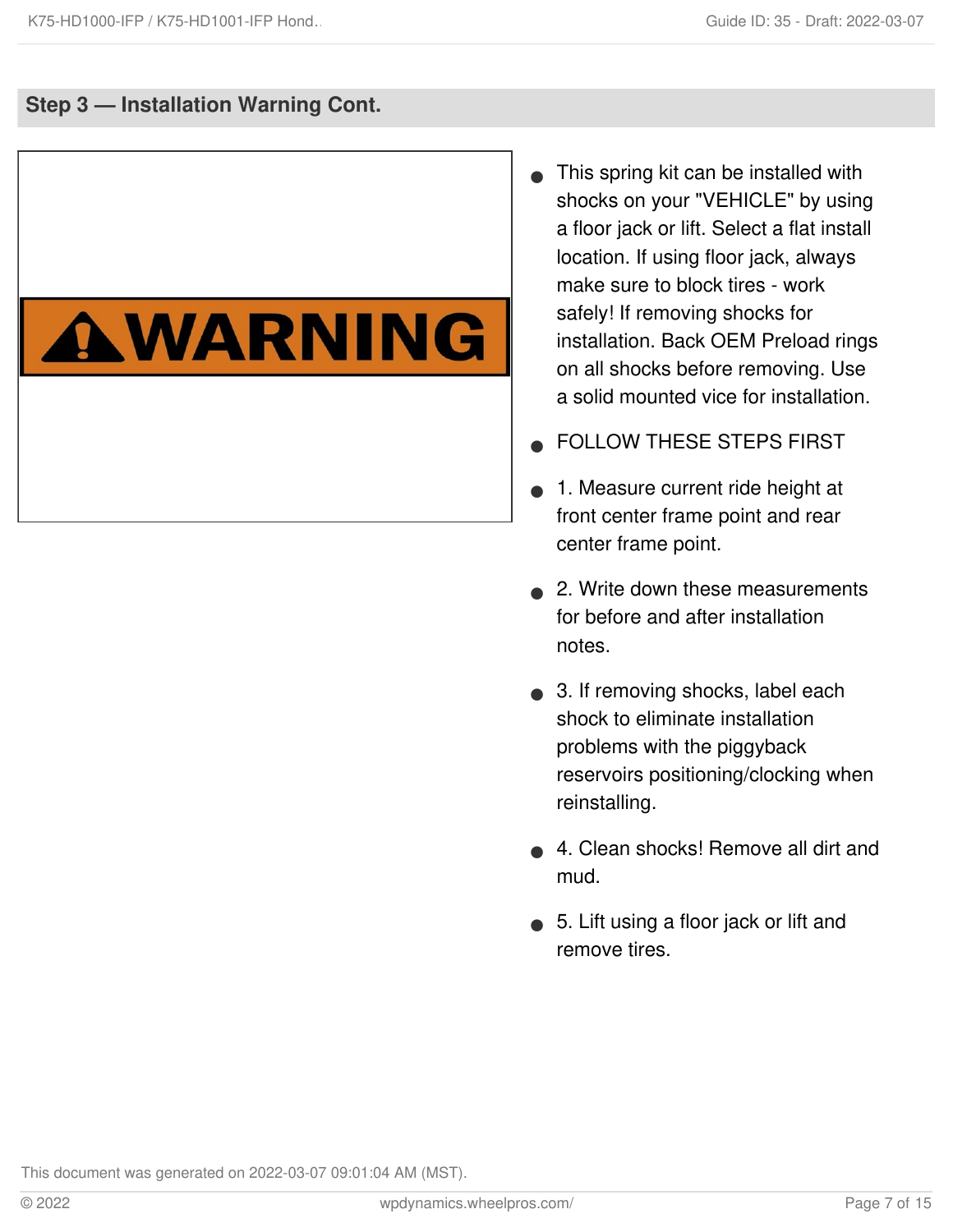### **Step 4 — Ride Height Warning**



Due to payload options and initial ride height variances, the amount of preload is a base figure. Final ride height dimensions may vary in accordance to original vehicle ride height. Always measure the vehicle ride height prior to beginning installation.  $\bullet$ 

### **Step 5 — Important Notes**



- Before installing your new EXIT shocks, be sure you are parked on a flat surface.  $\bullet$
- With a jack or a lift, begin by raising your Honda Pioneer off the ground.
	- **NOTE:** If you are using a floor jack, Raise the front of the vehicle first.
- Once you have the vehicle off the ground, Remove the front wheels and tires using your 19mm socket.  $\bullet$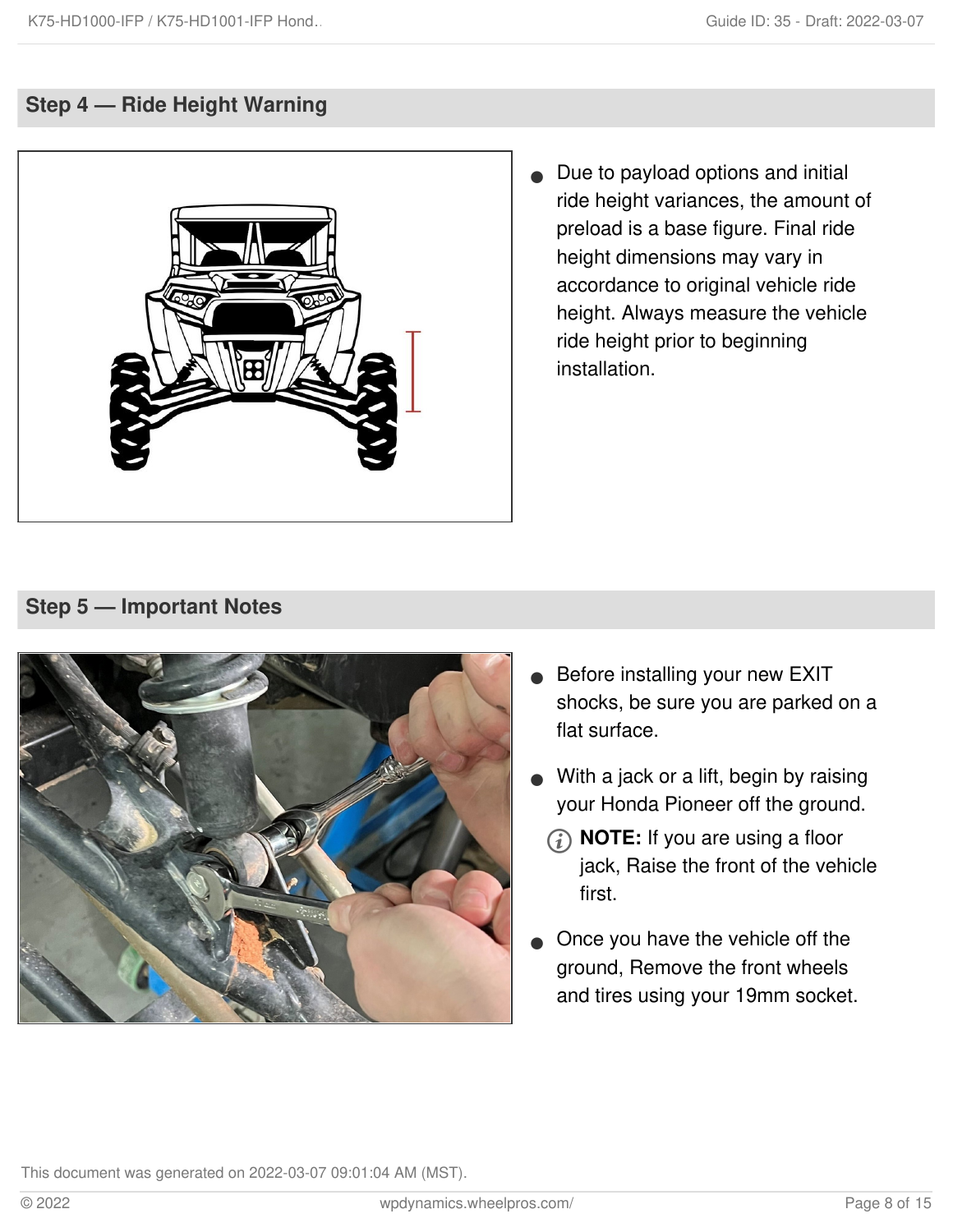(IMAGE 1) Now that you have the tires out of the way, go ahead and remove the lower front shock bolt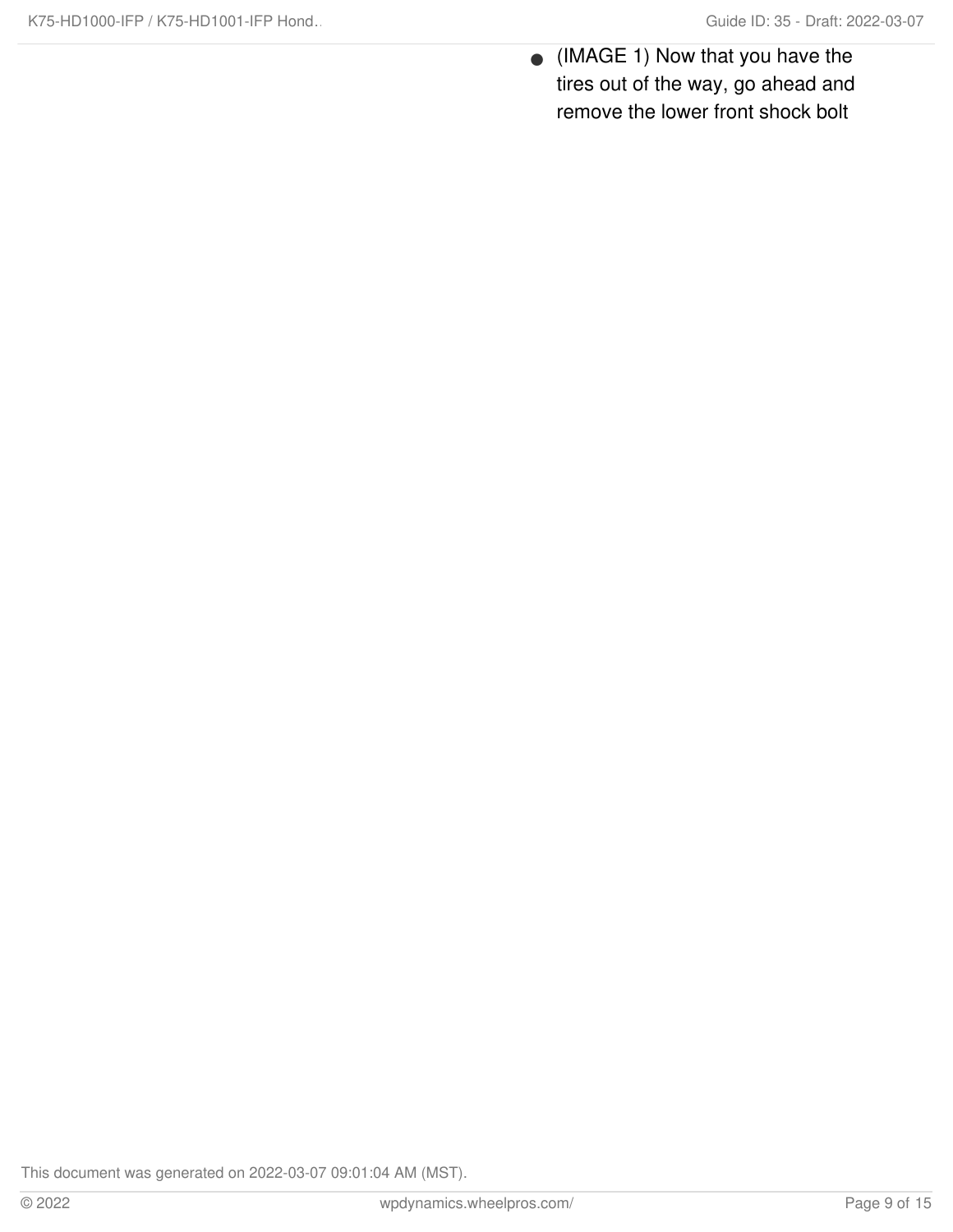using the 17mm end wrench and socket.

**NOTE:** Once the is nut removed, you have may have to maneuver the hub up and down to remove the bolt.

### **Step 6**



(IMAGE 1) Now that you have the lower front shock nut and bolt removed, you may now remove the upper shock bolt.  $\bullet$ 

**(i)** NOTE: Once the nut is removed, gently lift up and down on the shock to remove the upper bolt.

- Remove the stock front shock and set it out of the way.
- (IMAGE 2 & 3) Locate the new EXIT front shock (Either the left or the right depending on which side you started with, they are directional. the Schrader valve will be towards the outside as shown. ) and begin by installing the upper shock mount nut and bolt. Install the front shock with the body up and the shaft down as shown in **(IMAGE 2)**  $\bullet$
- After the upper shock mount is secure, install the lower shock mount nut and bolt.
	- **NOTE:** To get the lower shock mount lined up with the holes, You may need to gently lift up an down on the hub till the bolt slides through.

Be sure to retighten your hardware to the factory torque spec.

Repeat the above steps on the other side and reinstall your front tires. Lower the front of the Honda Pioneer and move the floor jack to the rear.  $\bullet$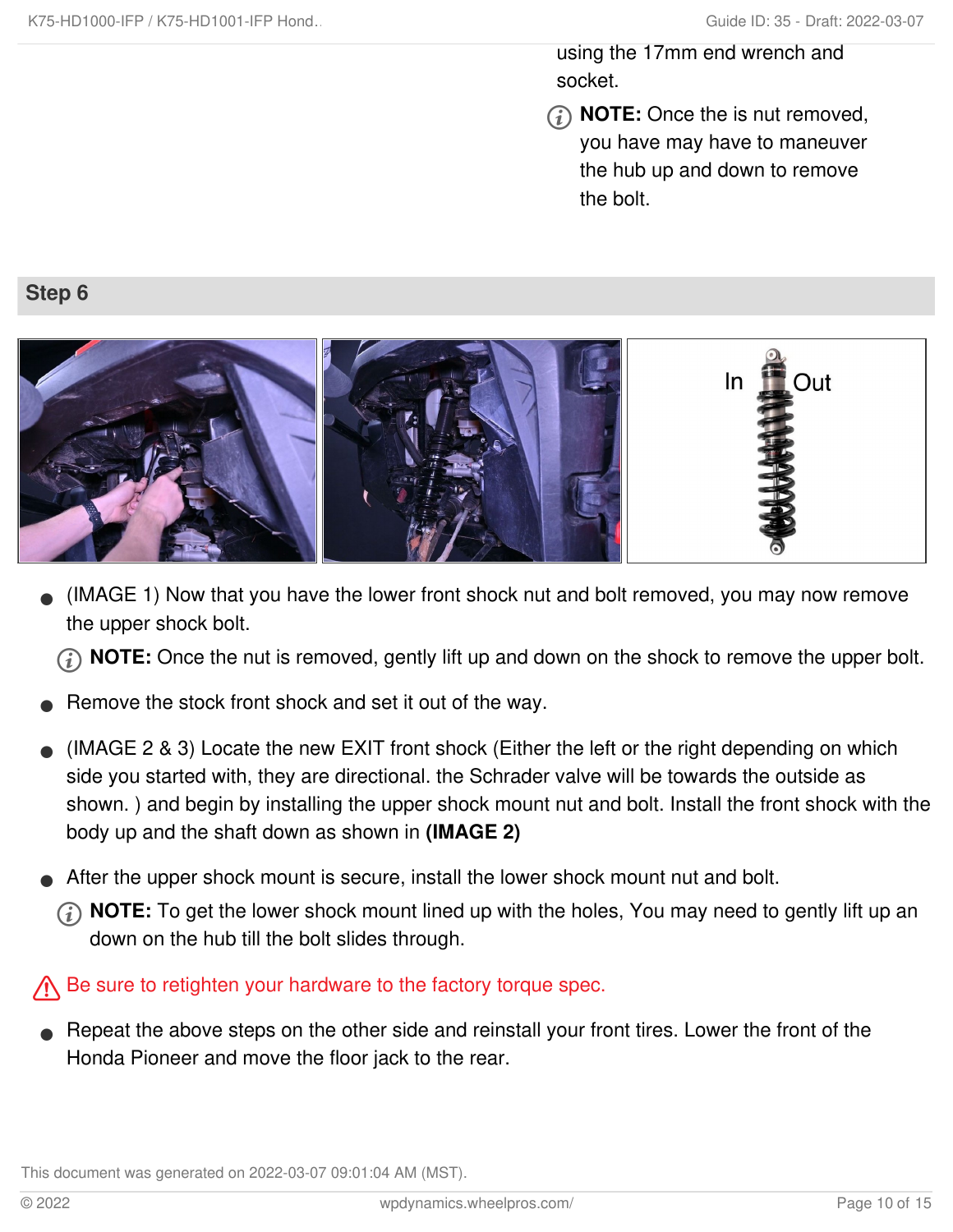### **Step 7**



- Once you have the rear of the vehicle off the ground, remove the rear wheels and tires.
- (IMAGE 1) Using the 17mm socket and end wrench, remove the lower shock mount nut and bolt. lift up slightly on the hub and the bolt should slide out.  $\bullet$
- (IMAGE 2) Next, remove the upper shock mount nut and bolt. The shock should be free and set aside.  $\bullet$
- (IMAGE 3) Begin Installing the new EXIT rear shocks by reinstalling the upper shock mount nut and bolt first.  $\bullet$

**NOTE:** The rear shock will mount with the shaft up and the body down as shown in (IMAGE 3)

- With the upper shock mount in place, go ahead and install the lower shock mount by gently lifting on the hub so that your bolt may slide into place.  $\bullet$
- Repeat the above steps on the other side and reinstall your wheels and tires.
- **A** Be sure to double check that all bolts are tightened back town to the factory torque specifications before lowering your vehicle.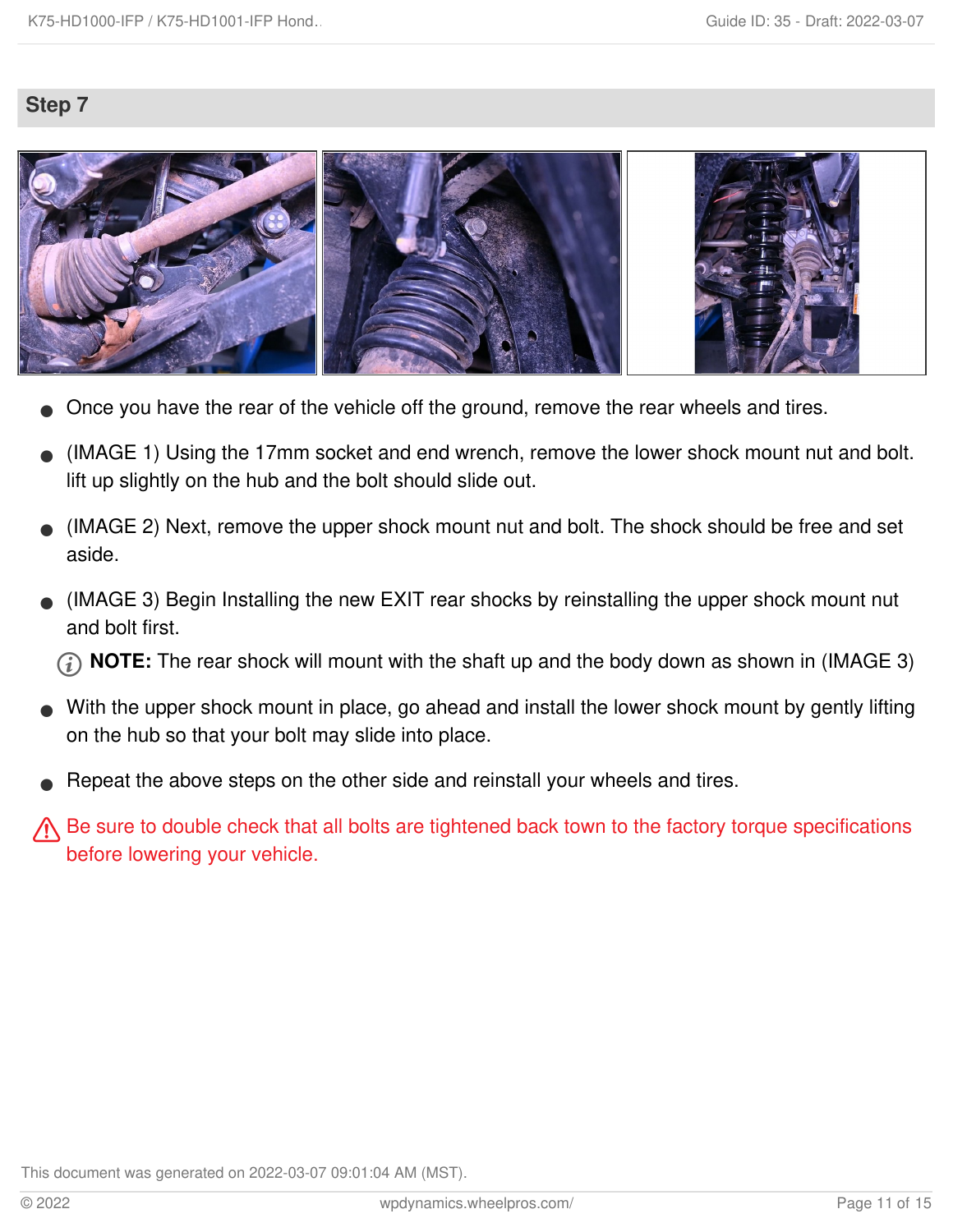### **Step 8 — Check Ride Height Setup**



- Drive your vehicle around at slow speed, turning left and right to settle the shocks. Coast to stop, do not apply brakes to ensure spring kit is naturally settled. Measure and compare ride height measurements with pre-install measurements. Adjust by adding or removing Preload.  $\bullet$
- How to Adjust: With tires on, use a floor jack or lift so that shocks are fully extended and adjust as follows:  $\bullet$
- If Ride Height is too TALL: Rotate OEM Preload ring 2 full counterclockwise rotations, settle spring kit and check.  $\bullet$
- If Ride Height is too LOW: Rotate OEM Preload ring 2 full clockwise rotations, settle spring kit and check.  $\bullet$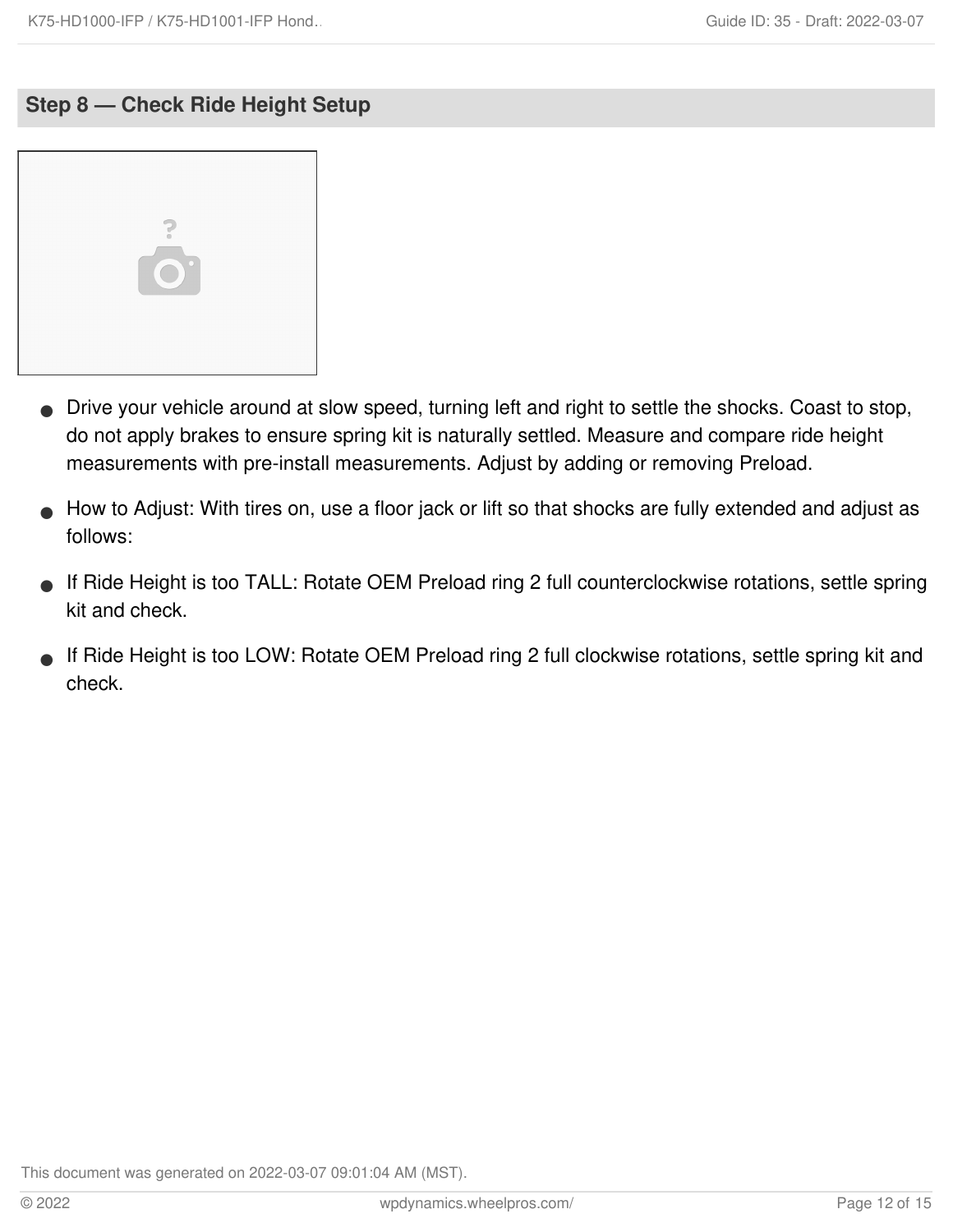### **Step 9 — Final Results**



- Ride Height Gain: average ride height increase is 2".
- Aggressive Stance: allows fitment of larger tires.
- Tune-able Progressive Spring Setup: soaks up small bumps better before initiating main springs.
- Bottoming resistance: increased bottoming resistance with tune-able cross-over rings.
- Reduced body roll: tuned spring setup delivers increased control when turning and cornering.
- Race-inspired durability: premium quality / high tensile / light weight / springs that won't sag.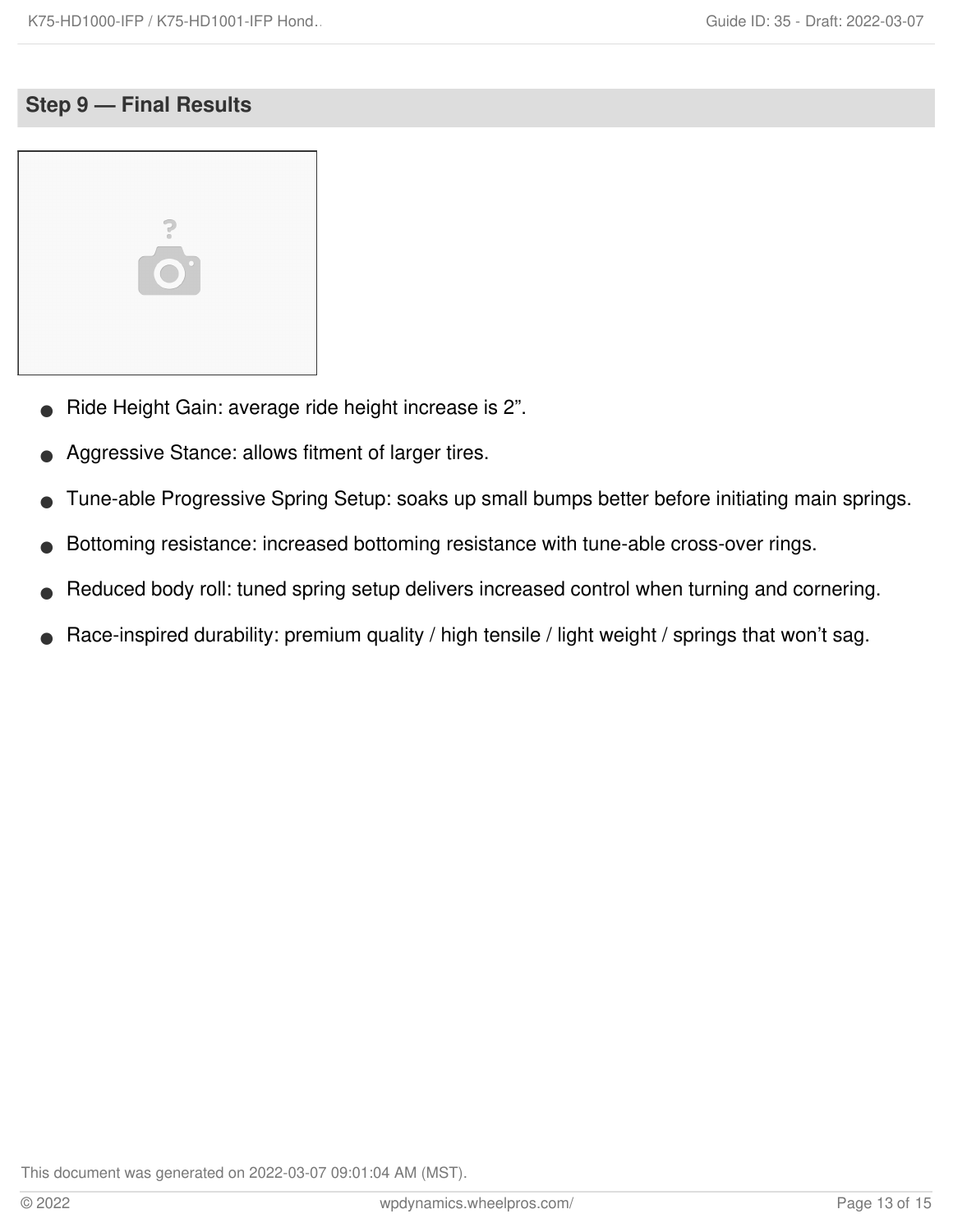### **Step 10 — Final Checks & Adjustments**



- Once the vehicle is lowered to the ground, check all parts which have rubber or urethane components to ensure proper torque. Torque lug nuts to the wheel manufacturer specs. Move vehicle backwards and forwards a short distance to allow suspension components to adjust.
- Turn the front wheels completely left then right and verify adequate tire, wheel, brake line clearance. Test and inspect steering, brake and suspension components for tightness and proper operation.  $\bullet$
- RECHECK ALL HARDWARE FOR PROPER TORQUE VALUES AFTER 500 MILES, AND THEN PERIODICALLY AT EACH SERVICE INTERVAL THERAFTER.  $\bullet$

#### **Step 11 — Vehicle Handling Warning**



- **Increasing the height of your vehicle raises the center of gravity and can affect stability and control.** Use caution on turns and when making steering corrections.
- Vehicles with larger tires and wheels will handle differently than stock vehicles. Take time to familiarize yourself with the handling of your vehicle.